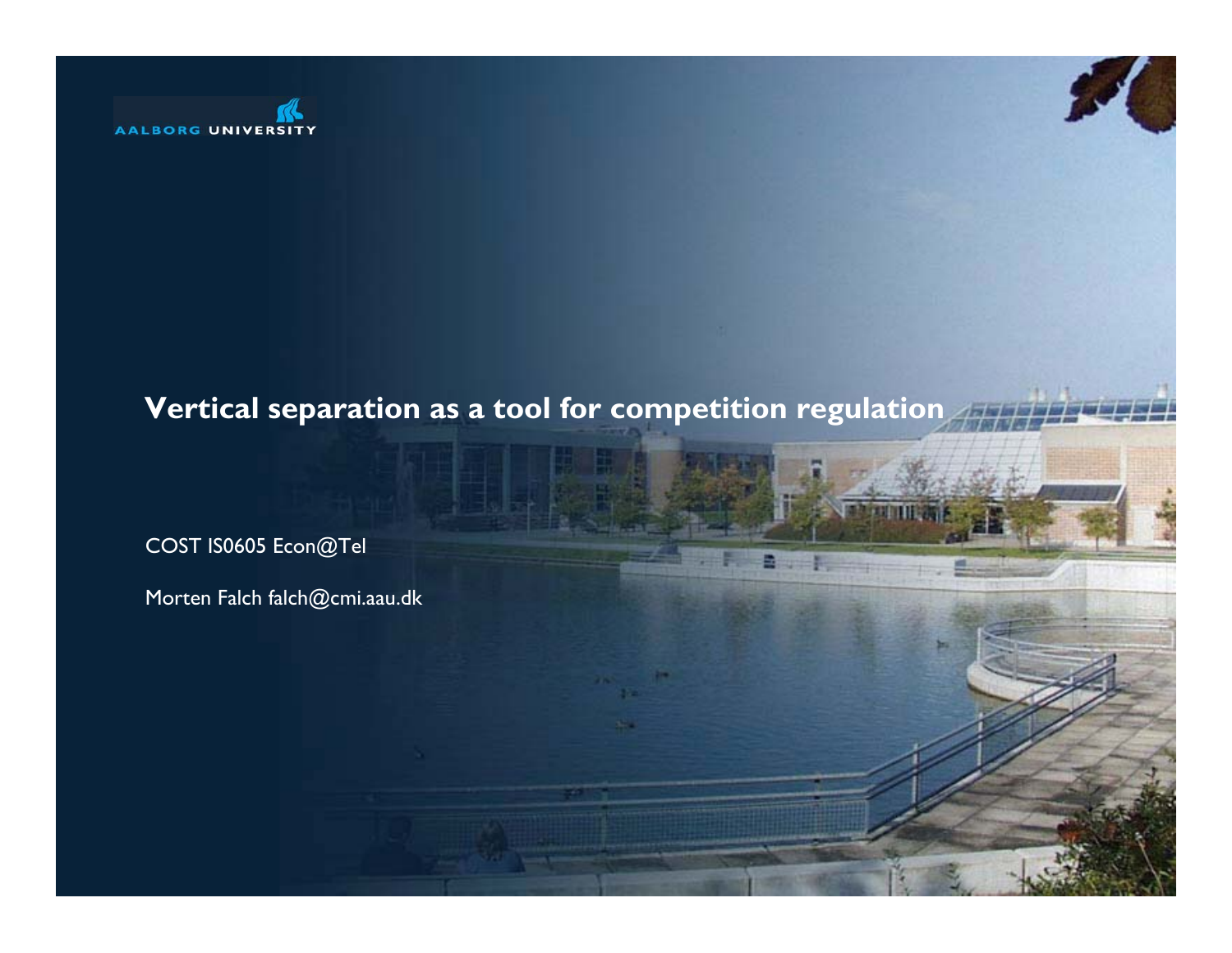

## **Research questions for COST605**

WG1:

- Can vertical separation promote competition at telecom markets?
- How will business models for providing communication services on new infrastructures be?

WG2

• Has the liberalisation and privatization of TDC been <sup>a</sup> success?

WG3

• The future of international roaming regulation?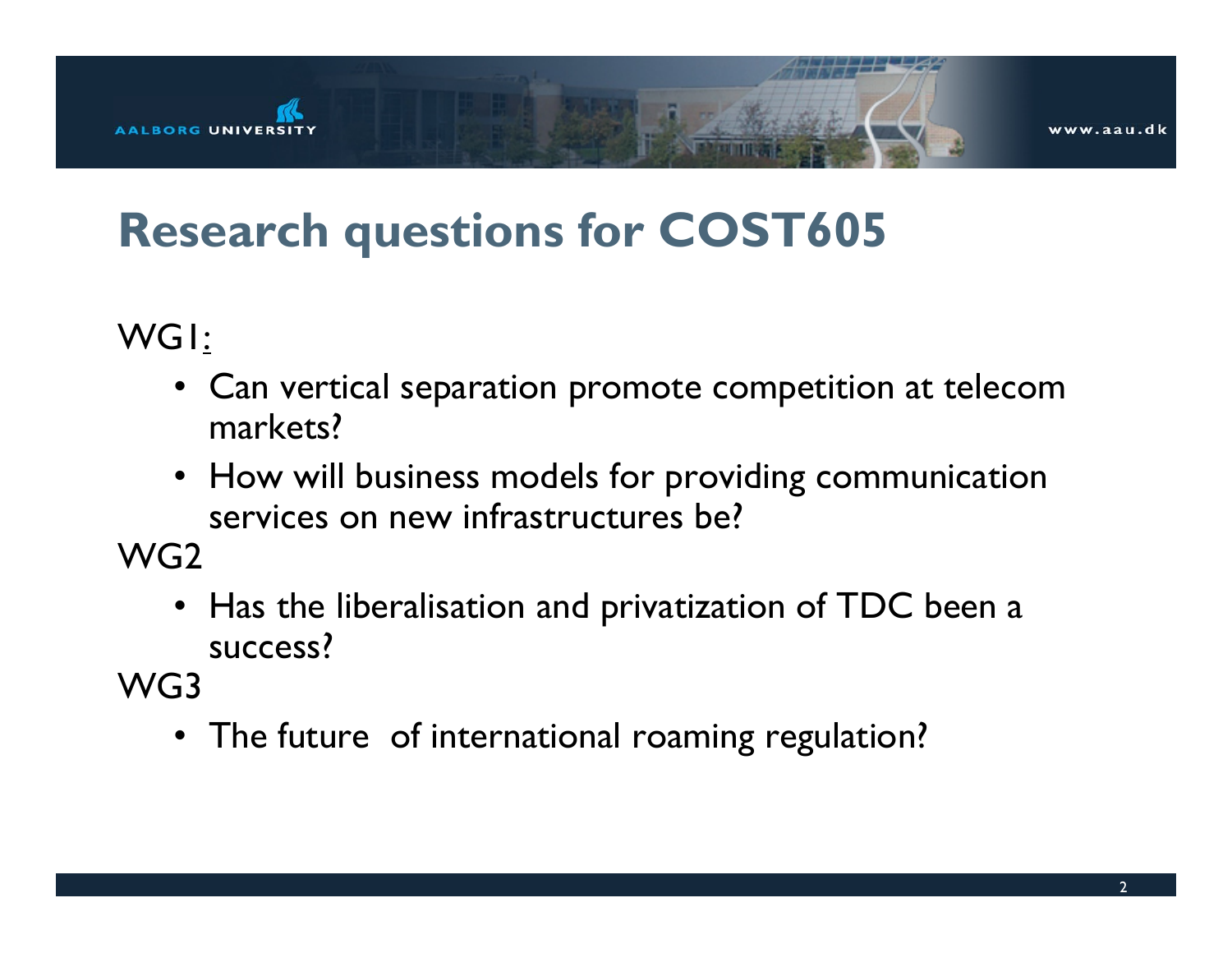# **Two approaches towards public utility regulation:**

AALBORG UNIVERSI

*Vertical separation*: the network and service activities of incumbent utilities are unbundled and separated into independent enterprises.

*Regulated access*: the incumbent utility continues as a vertically integrated enterprise, but access to its infrastructure is facilitated by public regulation.

Evaluate these two methods by comparing experiences from telecom (regulated access) and electricity (vertical separation)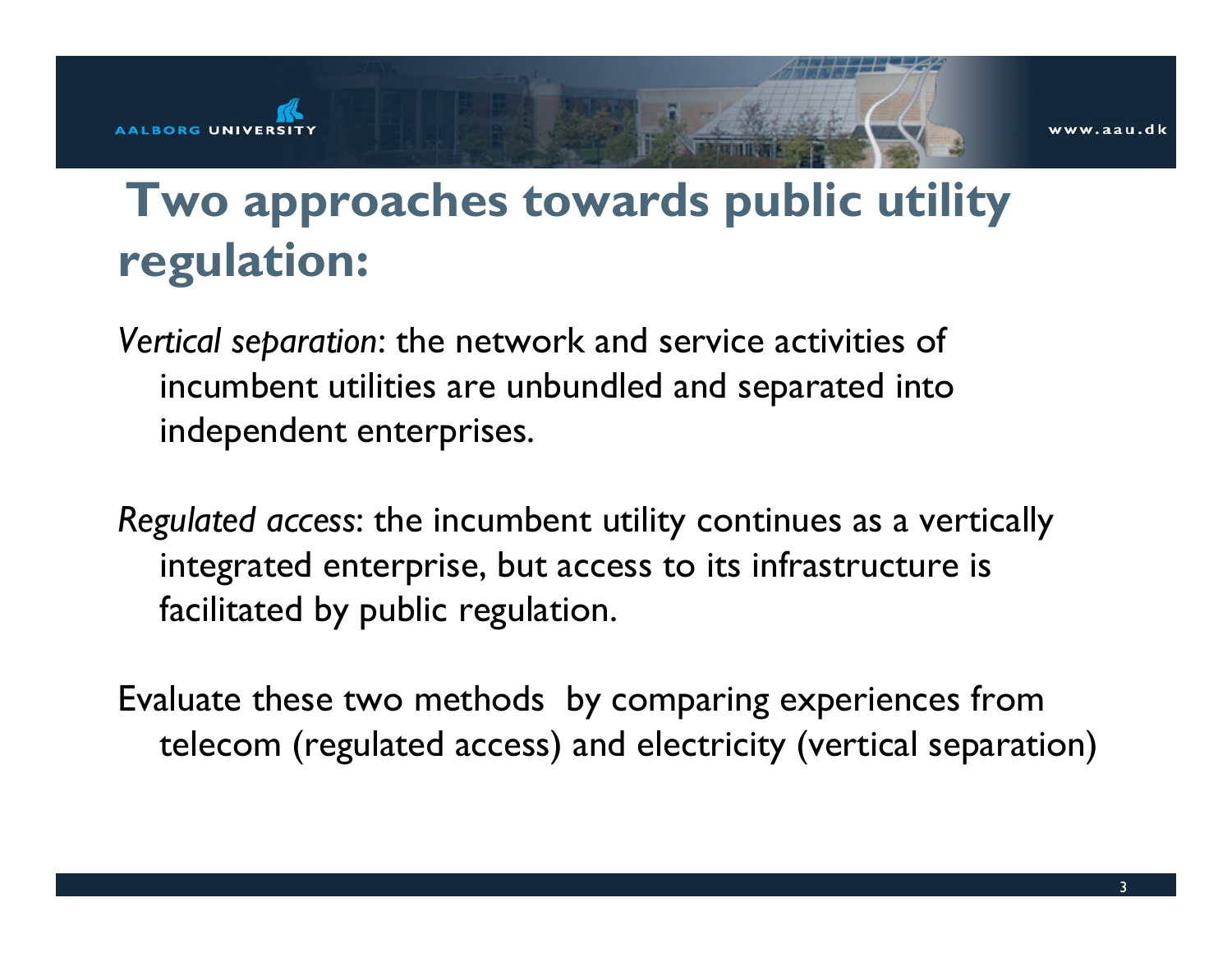

www.aau.dk

## **Types of Vertical Separation**

| <b>Ownership Unbundling</b> | Represents full unbundling. Upstream and<br>downstream activities are separated in two or<br>more entirely separate firms                                                                                                                                                                                                                         |
|-----------------------------|---------------------------------------------------------------------------------------------------------------------------------------------------------------------------------------------------------------------------------------------------------------------------------------------------------------------------------------------------|
| Legal unbundling            | Upstream and downstream activities are carried<br>out by separate companies, but the upstream<br>firm and one or more downstream firms may be<br>owned by a single entity.                                                                                                                                                                        |
| Accounting separation       | Is the mildest form of vertical separation.<br>Upstream and downstream activities may take<br>place within the same company, but separate<br>accounts must be prepared for each activity in<br>order to make the conditions for use of upstream<br>services and facilities transparent to the<br>regulator so cross-subsidisation can be avoided. |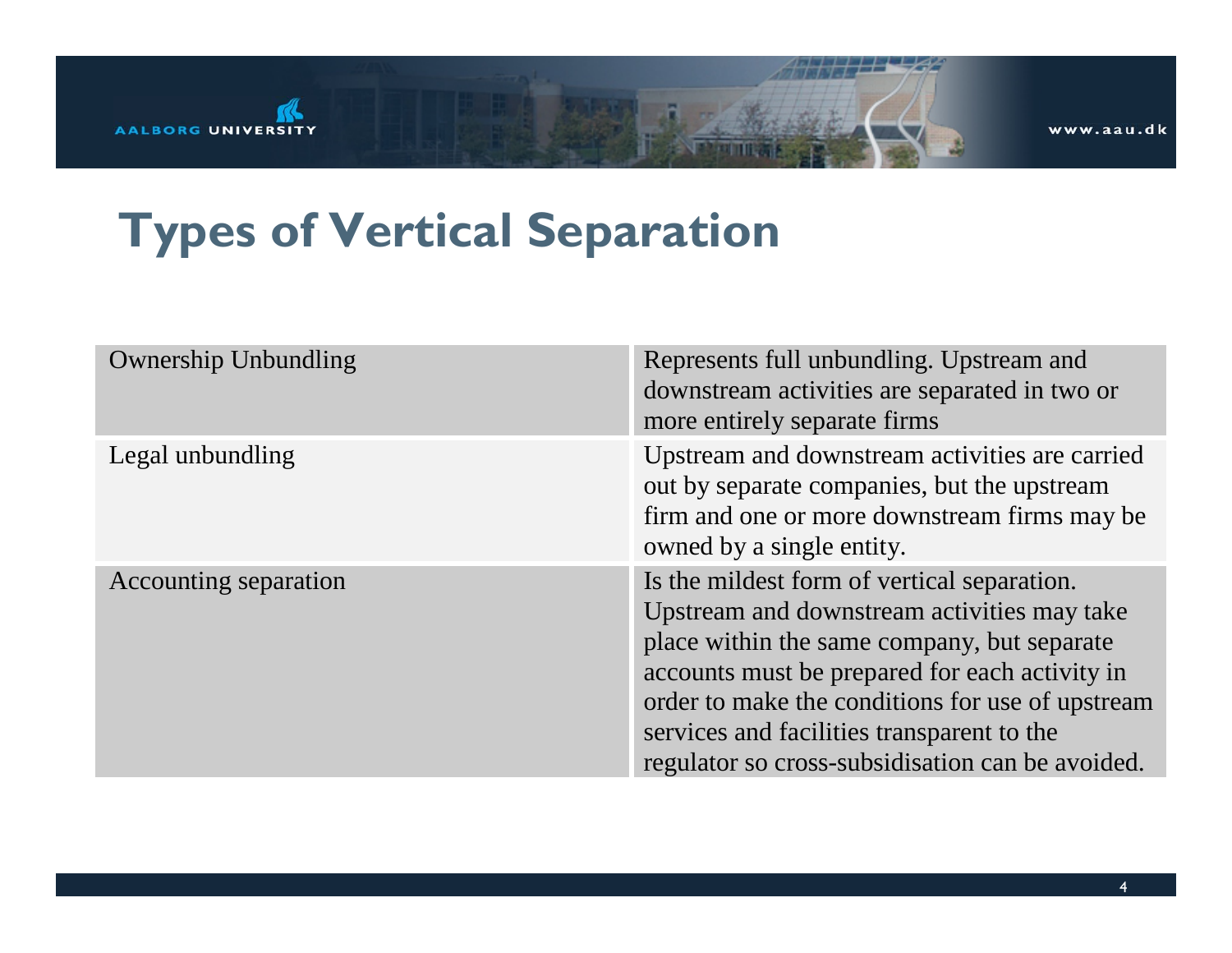

#### **Regulated Access**

- Access to Services
	- Enables interaction between different infrastructures
	- Example: mobile termination
- Access to infrastructure
	- Enables operators to provide services without having an infrastructure
	- Example: MVNOs
- Access to unbundled network elements
	- Enables operators operators to provide services without having a complete infrastructure
	- •Example: LLU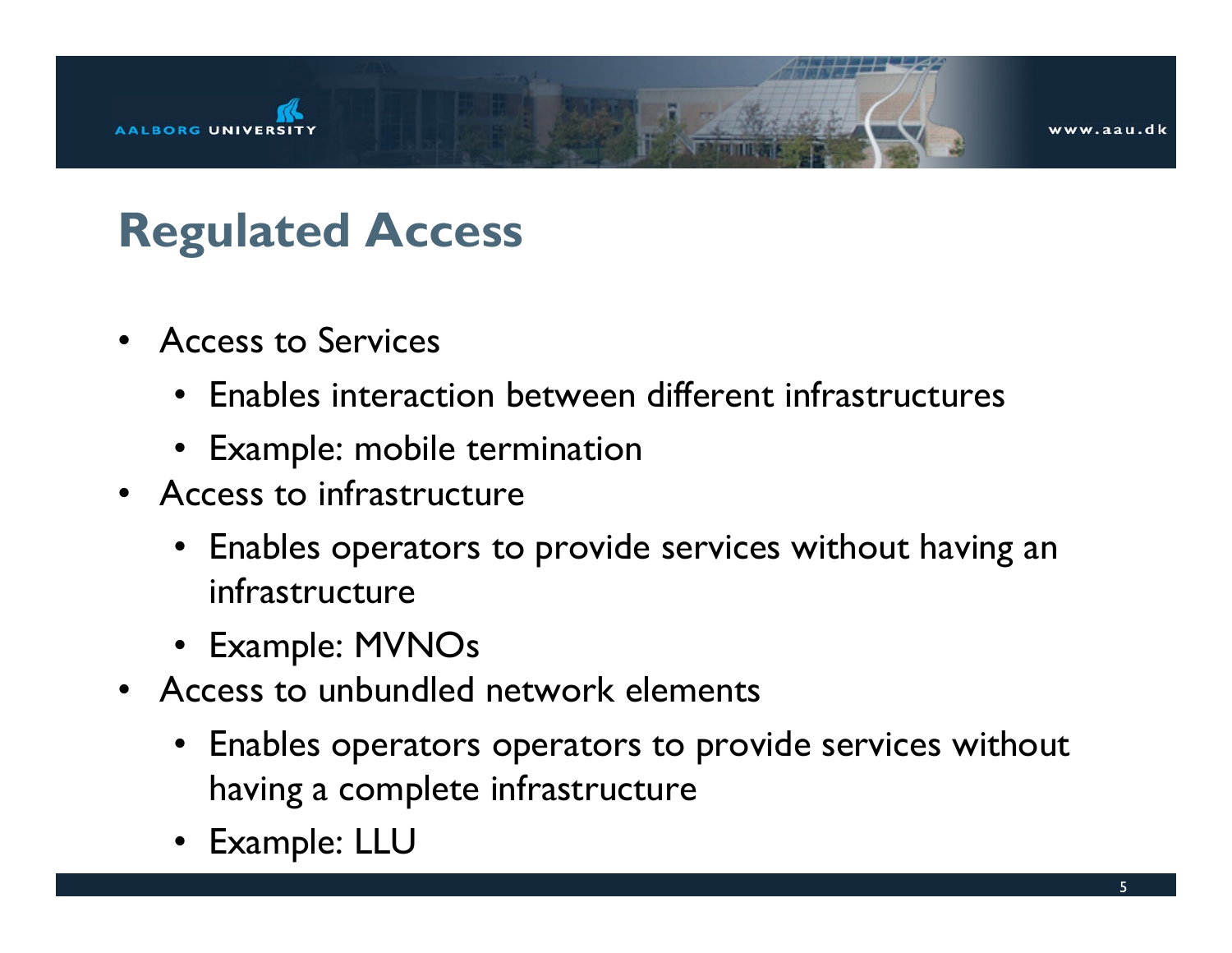

# **The Telecom Model**

- Unclear boundaries between infrastructure and services
	- Might change with NGNs
- Infrastructure competition not impossible
- Rapid technological development
- Dramatic cost reductions in certain networkelements
- Many different diverse services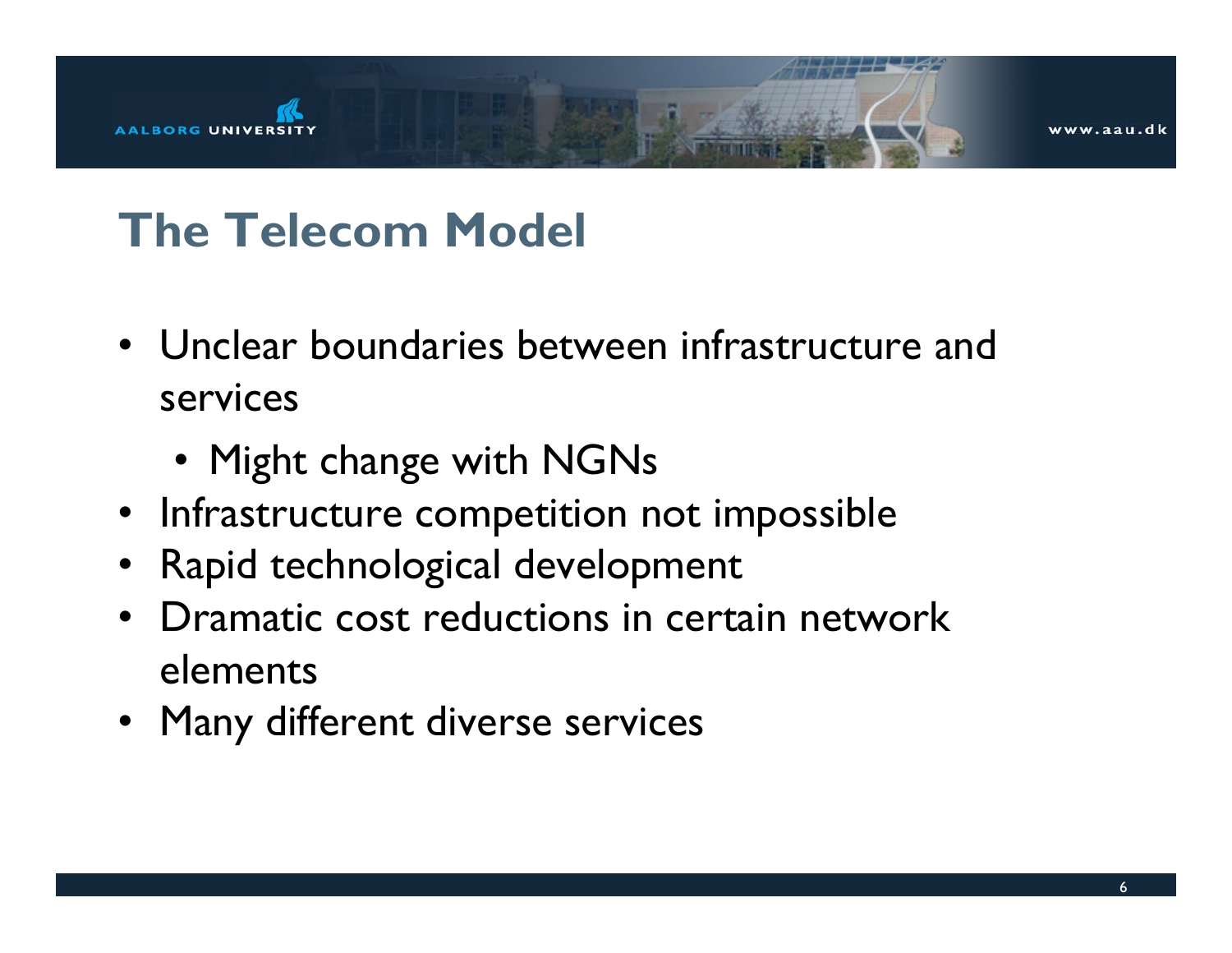

# **Remedies in EU New regulatory Framework**

• Transparency

ALBORG UNIVERSI

- Non-discrimination
	- Provide equivalent conditions to 3rd party
- Accounting separation
- Access obligation
	- SMP must meet reasonable requests for access to, and use of, specific network elements and associated facilities
- Price control and cost accounting
- • Retail obligations - provide good quality services
	- • "Regulatory controls on retail services can only be imposed where relevant wholesale or related measures would fail to achieve theobjective of ensuring effective competition."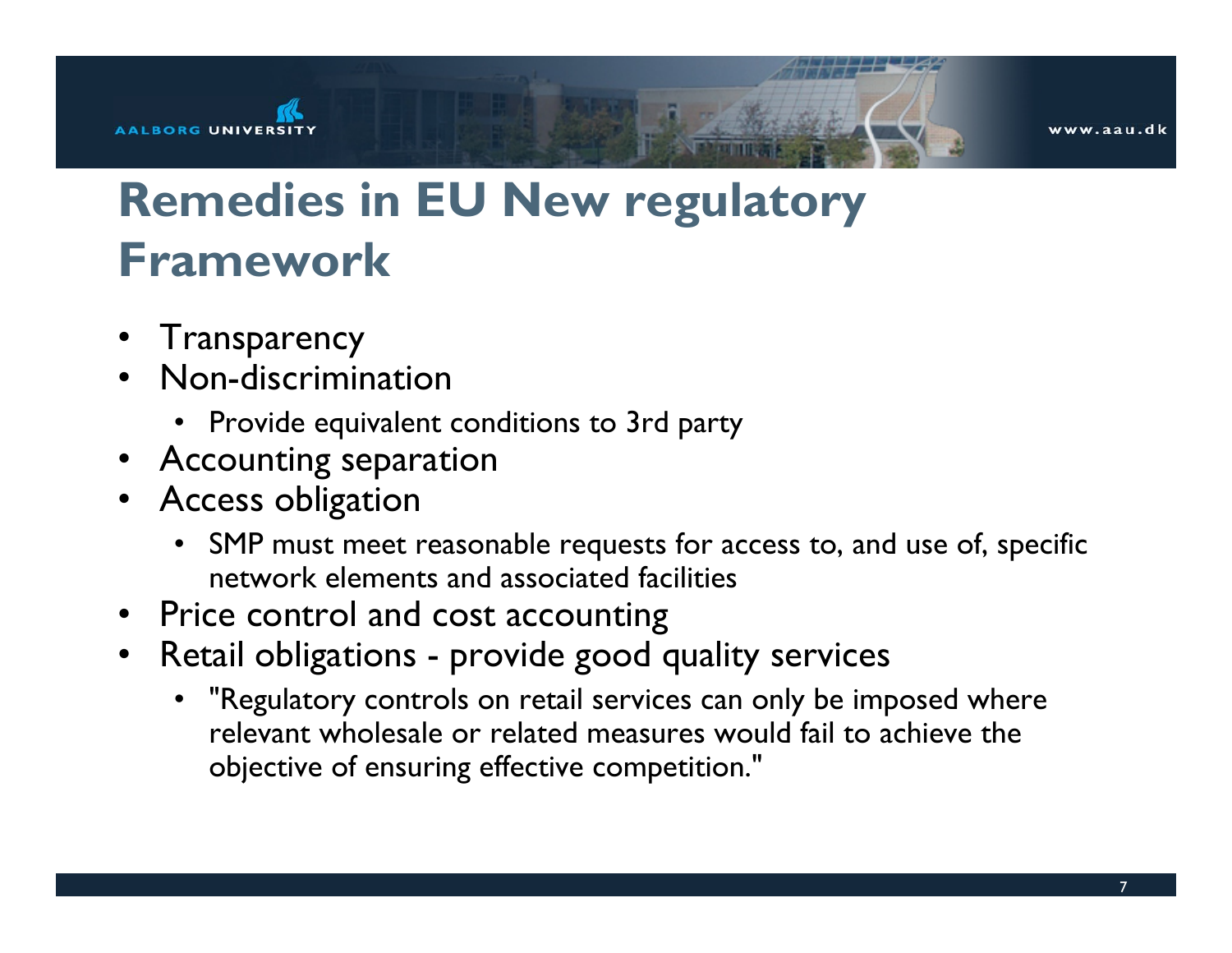

# **The Electricity Model**

- Clear distinction between power generation and transmission
- Competition in local transmission network not possible
- Stable technology development
- Cost depend on prices on oil and other coal.
- Few uniform services
- Environmental concern crucial in energy policy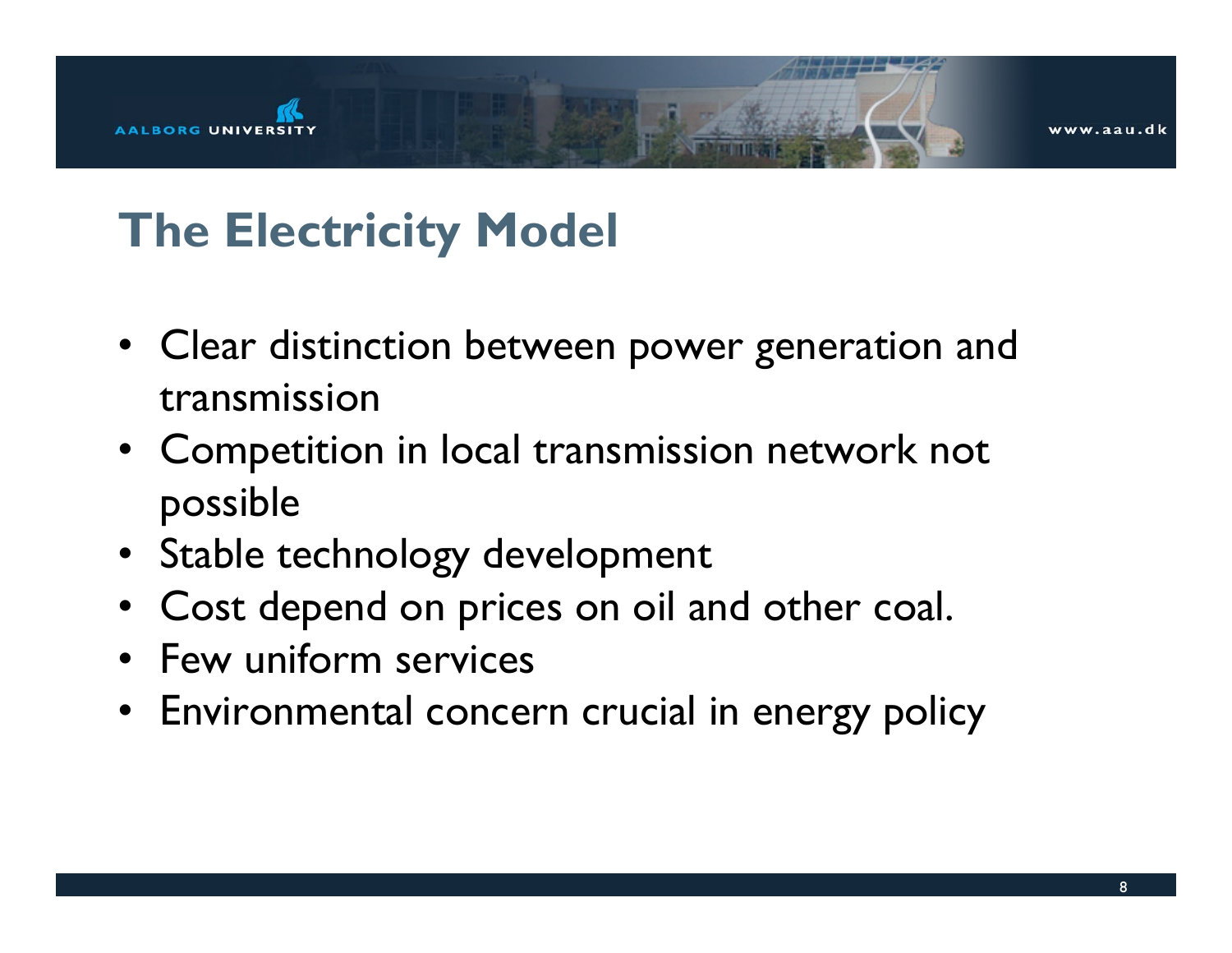#### AALBORG UNIVERSIT

vww.aau.dk

# **Principles in Electricity Reform (Denmark as an example)**

- • Vertical separation of generation and transmission system operations in independent companies. To begin with, unbundling was legal, preserving common ownership of the operation of generation and transmission systems. Later, transmission systems' operations were taken over by a new state company.
- Vertical separation of retail supply and distribution networks also preserving legal common ownership.
- Regulated third-party access applying one-stop shopping principles. The opening of the market was gradual - by January 2003 all customers got third-party access.
- $\bullet$  Incentive regulation was introduced for the transmission and distribution networks.
- Authorisation procedure for new capacity, allowing all interested parties to have their projects evaluated on equal terms.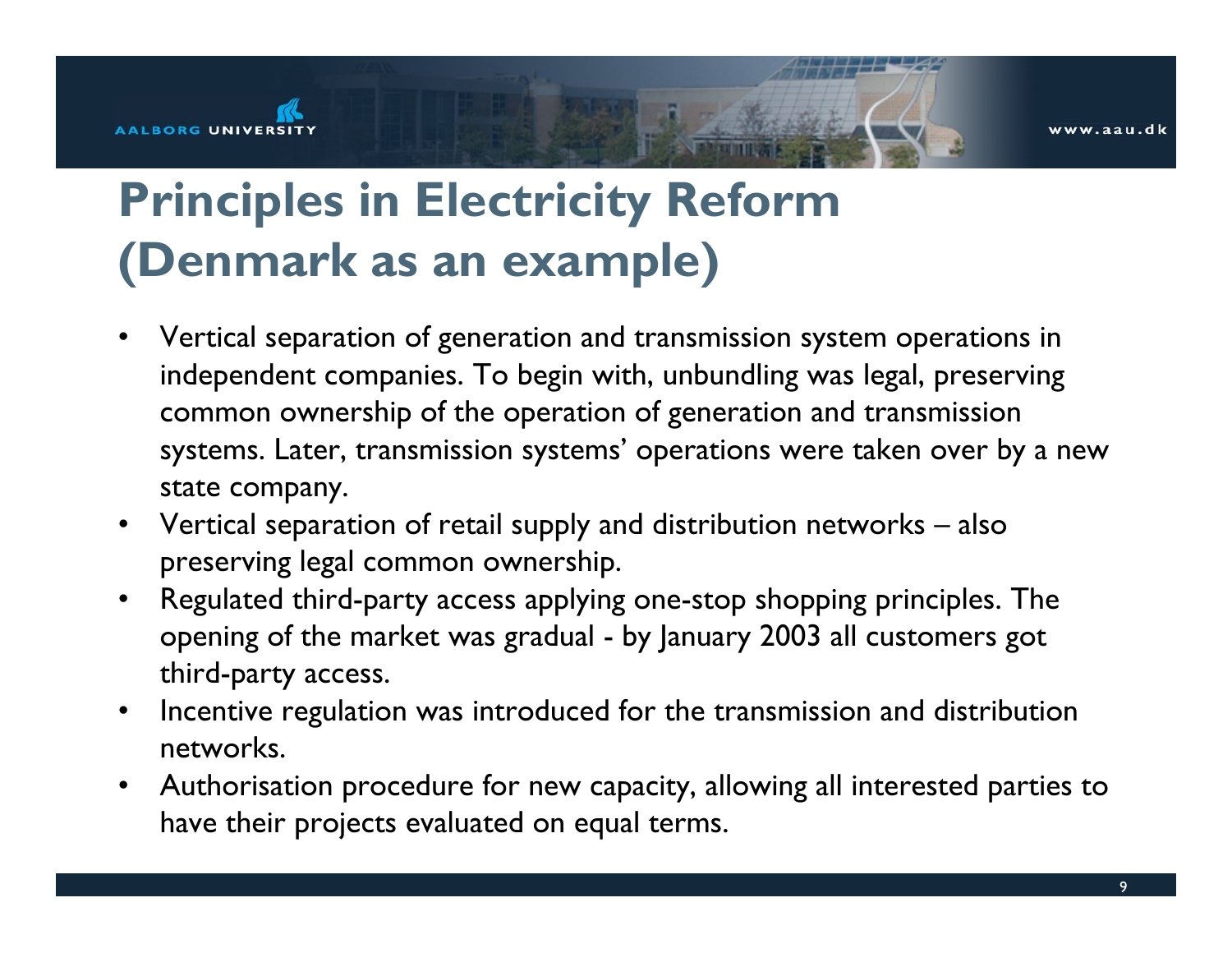

#### **Assessment – Success Criteria**

- 1. The level of competition
- 2. Development in prices (reflecting static efficiency)
- 3. Development in new services (reflecting dynamic efficiency)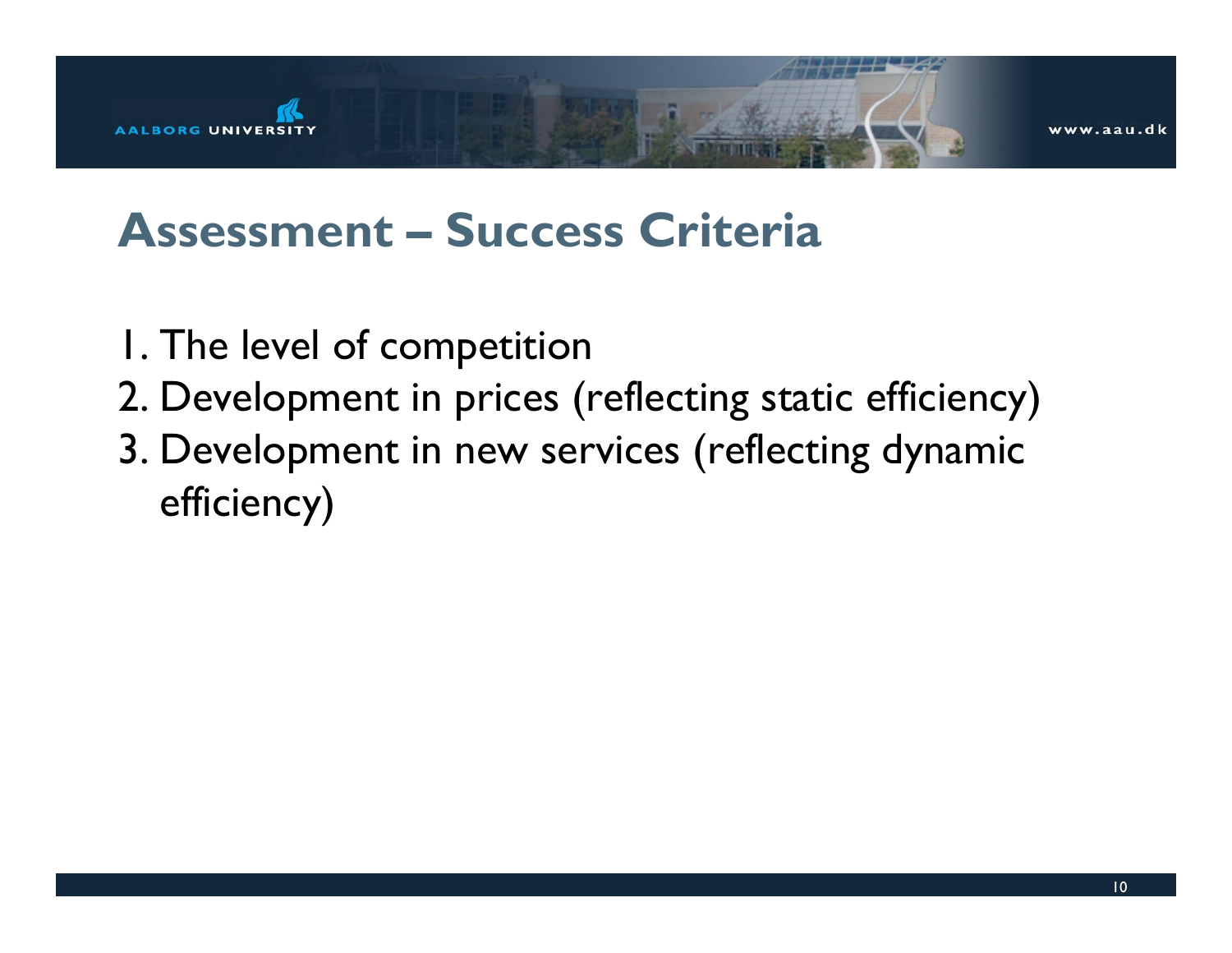

#### **TDC's market shares, 2002-2006**



11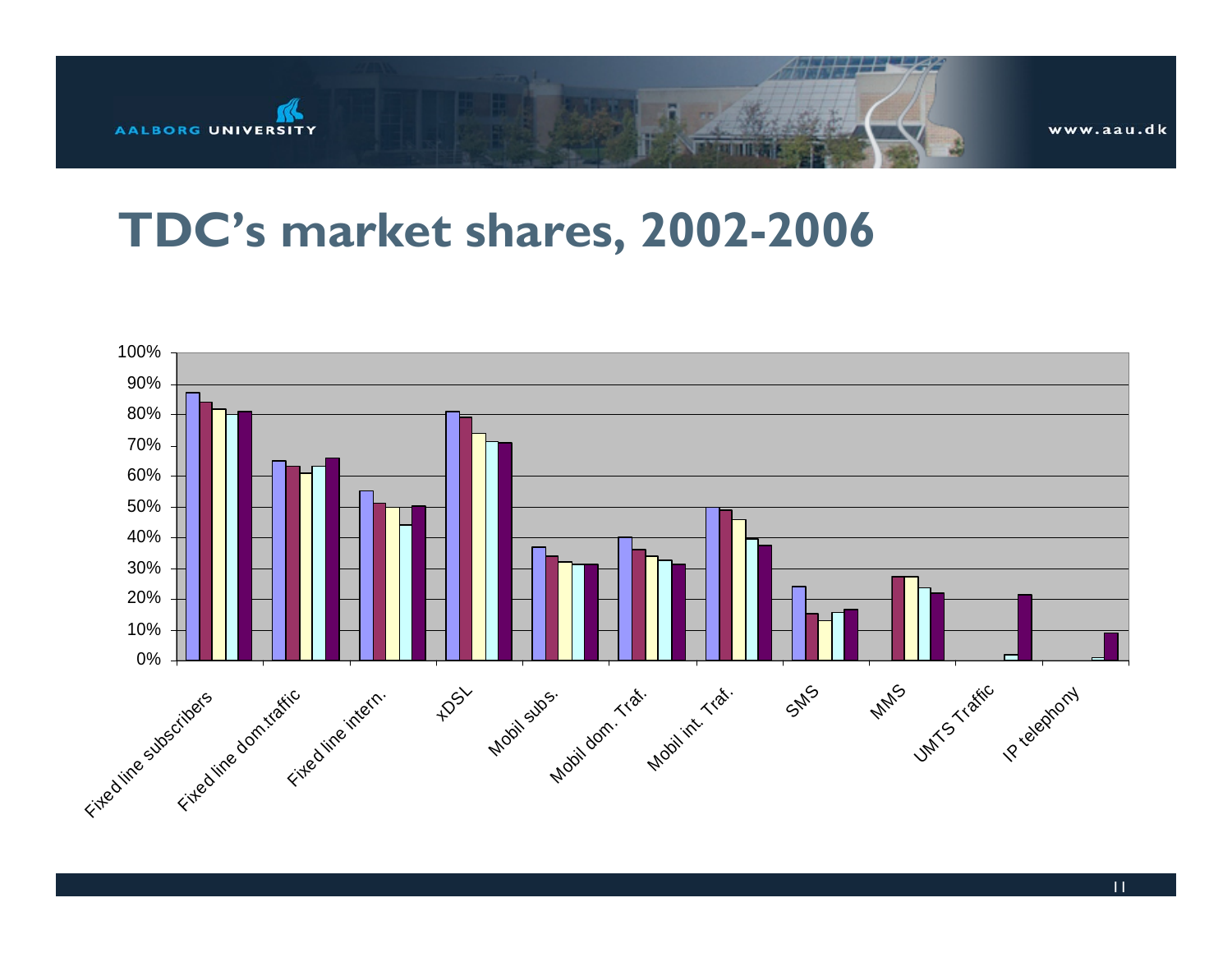

#### **Consumer price for households and manufacturing industry and Nord Pool's spot price**



Household 4000 kWh ■ Indust ry 1 million kWh ■ Nord Pool Spot Price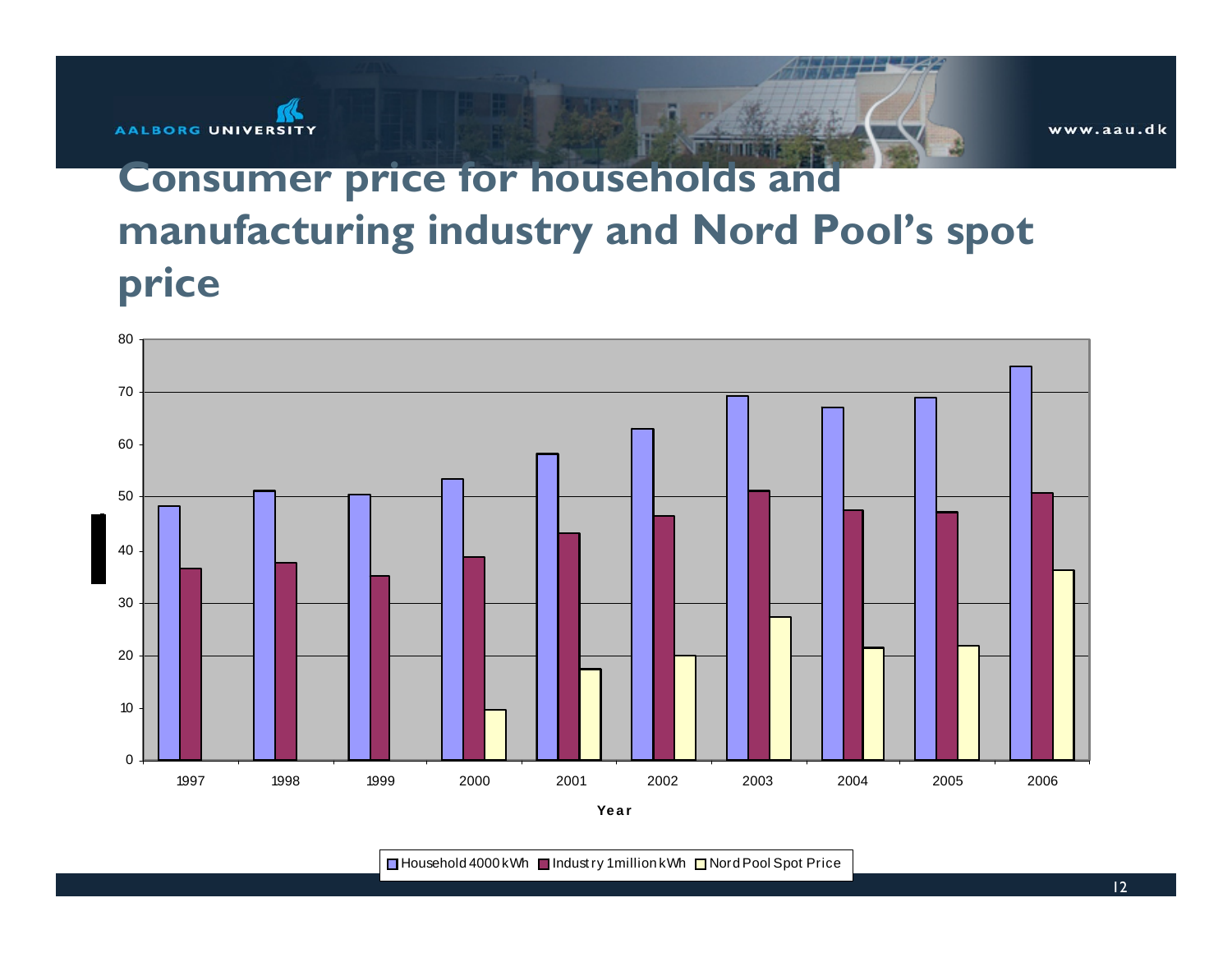

## **Conclusions**

- Telecom reform has been a success. The success in electricity more dubious
- Differences in Techno-economics a crucialexplanatory factor for regulation and market performance
- Some convergence in regulation between the two industries
- The telecom model is no guarantee for success if copied to other sectors.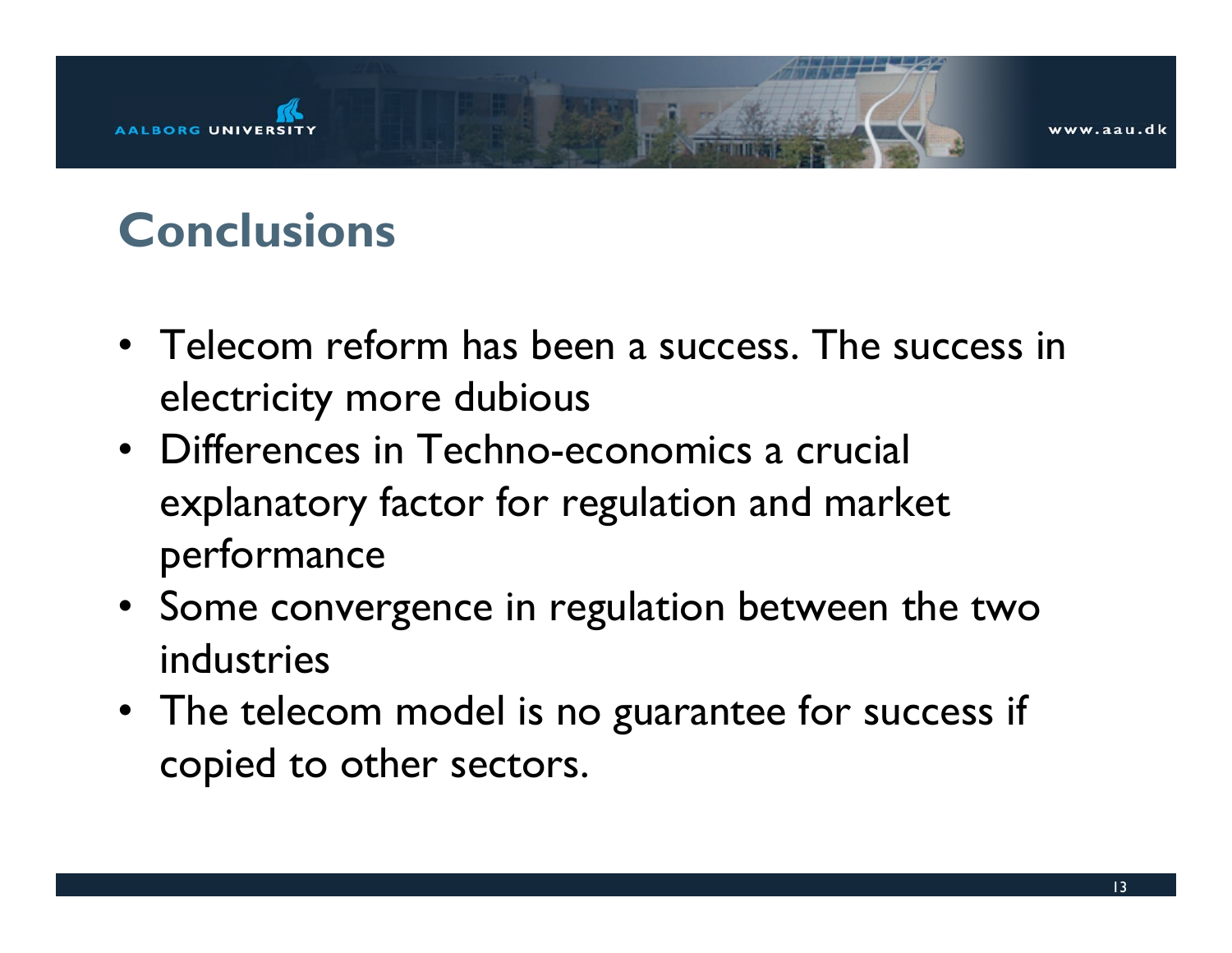

#### **Recent and present projects**

#### Recent

- •MAGNET
- •BREAD
- E-Service
- $\bullet$ Technology impacts on regulation
- •Women in IT
- •Internet and the media

#### Present

- MAGNET Beyond
- •CAMMP
- DVB-H pilot
- Customer-employee encounter
- •Business models for customer value